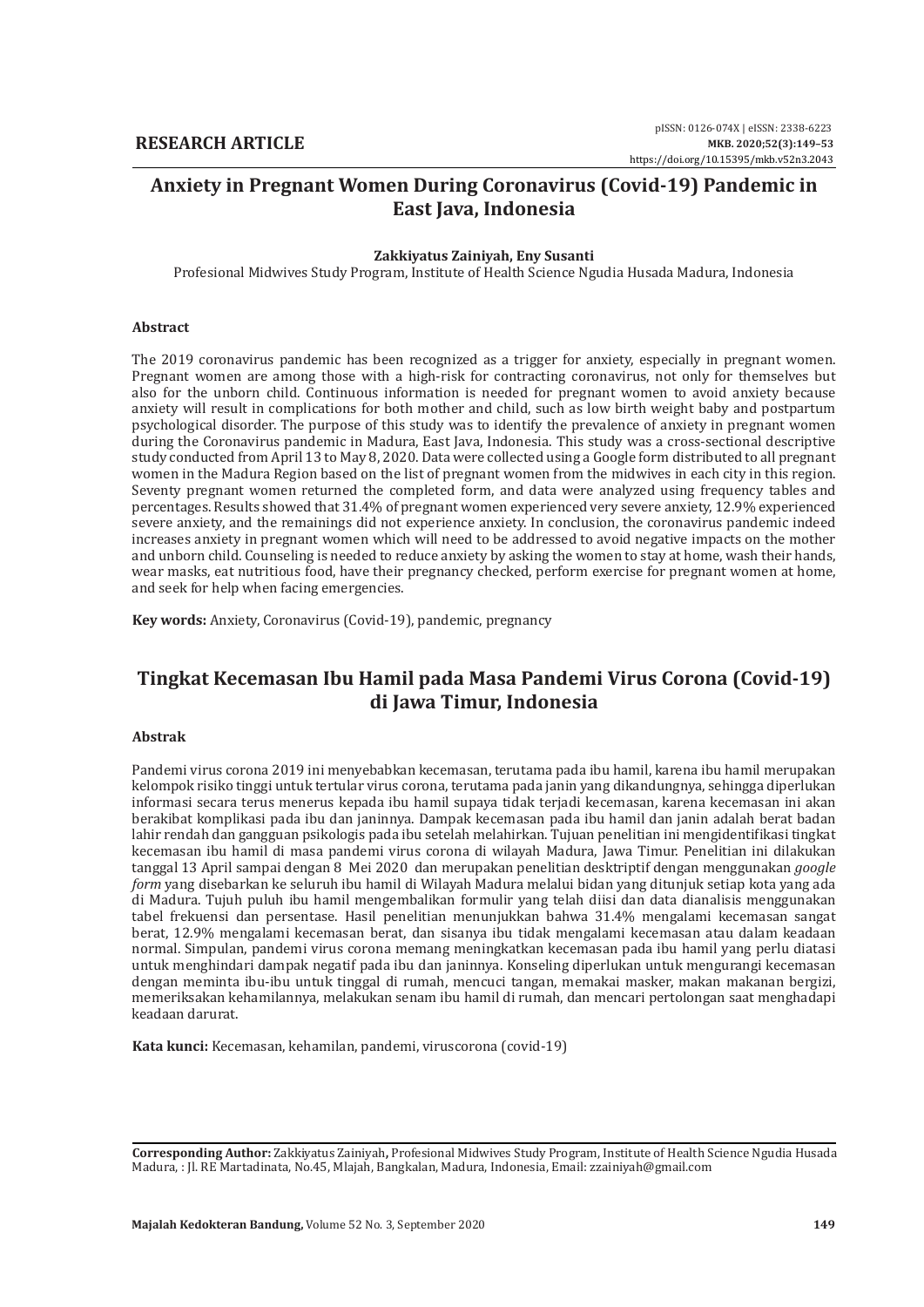# **Introduction**

The coronavirus disease of 2019, or known simply as COVID-19, is an airborne viral respiratory disease first identified in Wuhan, China, in December 2019 that spreads rapidly and can cause death. There is very limited data on the impacts of COVID-19 on pregnant women. However, it is assumed that it can increase the risk of pregnancy complications, requiring optimization of management, especially in health care facilities, through continuous monitoring of both mother and fetus.<sup>1</sup>

Pregnancy is a condition in which partial immunity and physiological changes often occurs, making pregnant women more susceptible to viral infections with a higher morbidity, even with seasonal influenza events. Therefore, the COVID-19 pandemic can have a serious impact on pregnant women. Transmission of the virus from human to human has been proven and pregnant women need to have good knowledge about this disease. Without good knowledge, pregnant women may experience anxiety that will physically affect their unborn child  $2,3$ . The physiological changes in pregnant women are a result of the normal adaptations experienced by a woman to better accommodate the embryo or fetus and ensure that the fetus grows well and receives adequate nutrition. During this period, women are more susceptible to any threats that will lead to psychological and physiological threats. These changes often make pregnant women experience excessive stress and anxiety.<sup>4,5</sup> These will, in turn, trigger a physiological response and cause a decrease in immunity.<sup>6,7</sup>

Psychological stress, such as fear and anxiety, increases the production of stress hormones, including adrenaline and cortisol. When a pregnant woman is able to cope with stress and anxiety, the impact on physical changes as a normal part of pregnancy is small that the stress can be considered as mild. Anxiety, as a response to stress, in pregnant women is influenced by hormonal changes caused by their pregnancy. When these women failed to cope with anxiety triggered by stress, the high-stress level can cause hypertension and other complications, which can harm the mother or fetus.<sup>5</sup>

Depression and anxiety in pregnant women are very significantly related and affect fetal and neonatal growth. However, the apparent effect of maternal depression and anxiety on fetal-neonatal growth remains unclear. Also, research has found that depression and anxiety

experienced by women during pregnancy will affect neonatal growth, behavior, and maturation outcomes. Neonates from mothers who experience prenatal depression or anxiety show a higher risk for preterm birth and low body weight, both of which are major health problems for neonates.8,9 Prenatal anxiety and depression are also associated with changes in brain structure and function in infants and children.

Depression during pregnancy is associated with many complications, such as premature birth, low birth weight, fetal growth disorder, and postnatal complications.<sup>4-5</sup> It has also been linked to hypertension, preeclampsia, and gestational diabetes.4 Anxiety, depression, and stress during pregnancy are already serious health problems in healthy pregnant women in a normal environment. The current COVID-19 situation may become a stressor for pregnant women, especially when they do not have good knowledge on the disease. As pregnant women are very sensitive to stress and anxiety, there is a possibility of long-term mental complications from the COVID-19 pandemic among pregnant  $W$ <sup>1</sup>

This study aimed to determine the level of anxiety in pregnant women in the Madura Region, East Java, Indonesia. Maduranese is known to be a conventional population that finds it difficult to receive inputs or changes, making them more prone to stress when there is a sudden change in their environment. In this population, many women are pregnant in an age that is either too young or too old thus they are not really ready to accept their pregnancy. Hence, a lot of pregnancies are already high-risk and the presence of COVID-19 pandemic adds to the risk cause by the possibility of being contracted by the disease and the anxiety caused by the fear of being contracted by the disease.

### **Methods**

This descriptive study was performed on the pregnant women population in Madura, Indonesia, who were literate, had a smartphone, able to use Whatsapp messenger, and were willing to participate in the study. The study was conducted from April 13 to May 8, 2020. Participants were recruited through random distribution of a Google form to the pregnant women population in the area by involving the local midwives in the region. This mode of sampling was chosen due to the challenges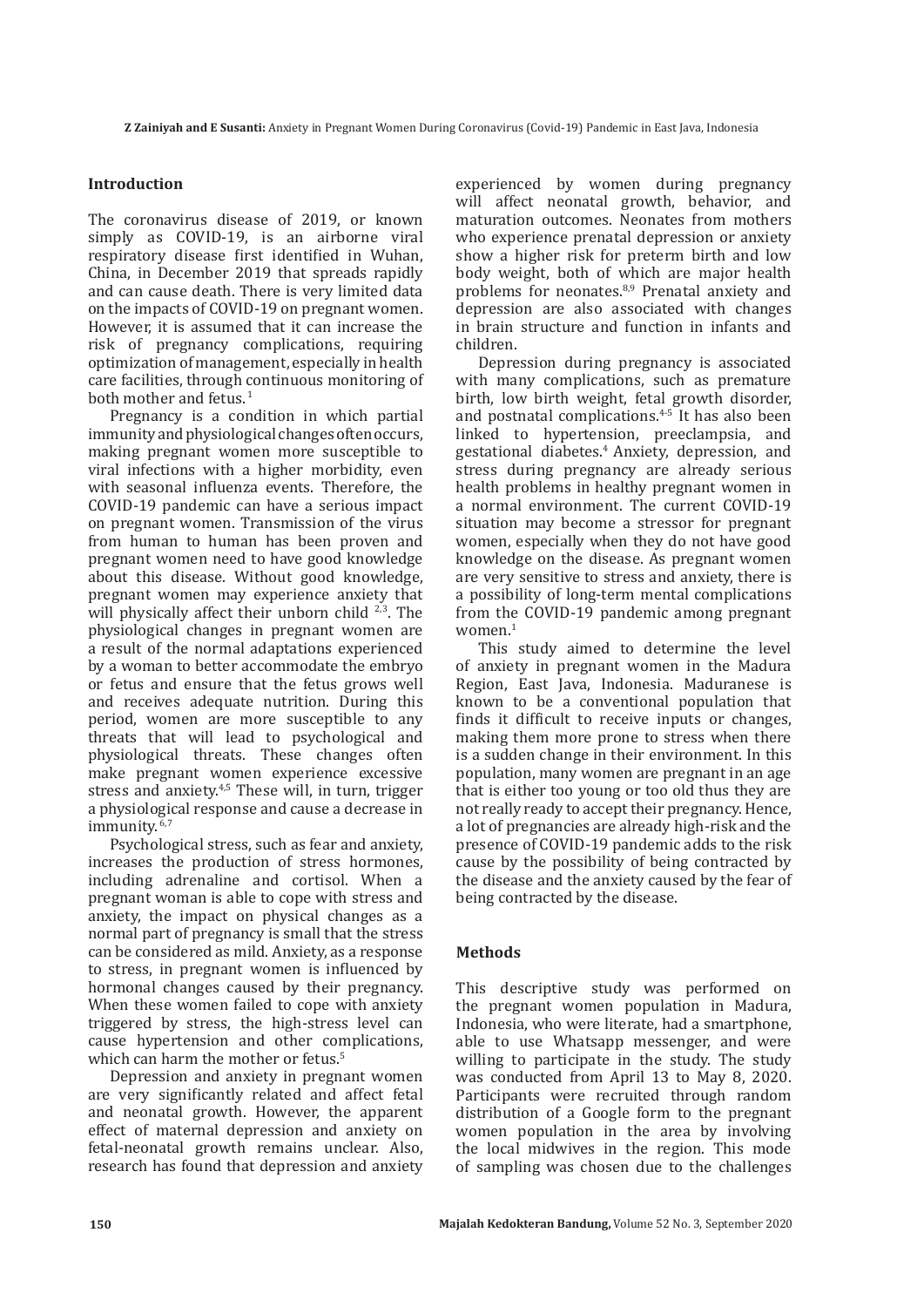of social distancing during the pandemic that prevented a face-to-face interview. Seventy pregnant women responded to the form during the period of study, consisting of 10 women from Sumenep, 10 from Pamekasan, 15 from Sampang, and 35 from Bangkalan. The distributed Google form consisted of informed consent and a questionnaire that is adopted from DASS (Depression, Anxiety, Stress Scale) which contained 11 questions. The adopted DASS questionnaire had been translated into the language easily understood by the population and it had been proven to be reliable and valid based on a previous study. This questionnaire collected data on the characteristics of pregnant women (age, education, occupation, gestational age) and anxiety using a 4-point Likert scale.

The study protocol has been approved by the Institute of Health Science Ngudia Husada Madura Ethics Commission under the ethical clearance No. 611/KEPK/STIKES-NHM/EC/ IV/2020.

Data collected were retrieved from the Google Form and then exported to Excel for further analysis. Scoring was performed and several variables were categorized. Data were then analyzed in cross-tabulation and frequency analysis using the SPPS version 24.0 for windows. Respondents were considered to have low anxiety level if the score was 6–7. Respondents with a score of 8–9 and more than 10 were considered to have a moderate level of anxiety and severe anxiety, respectively.

# **Result**

Based on the analysis of data on the characteristics of pregnant women in Madura region it was revealed that 84% of pregnant women were 20–35 years old or in the productive age and safe age for pregnancy. The majority of the respondents graduated from junior high school (52%), self-employed (42.9%), were in their  $2<sup>nd</sup>$ to  $4<sup>th</sup>$  pregnancy (71.4%), and were in their third trimester of pregnancy (>28 weeks gestational age).

Analysis of the data showed that 31.4% of the pregnant women in Madura region experienced very severe anxiety due to the fear of being contracted by COVID-19 during this pandemic. The qualitative data collected through open questions in the questionnaire regarding antenatal visits during the COVID-19 pandemic showed that most women were scared and anxious to have their antenatal care examination

| <b>Variable</b>                | $(n=70)$       | $\frac{0}{0}$ |
|--------------------------------|----------------|---------------|
| Age (years)                    |                |               |
| 20                             | 3              | 4.3           |
| $20 - 35$                      | 59             | 84.3          |
| >35                            | 8              | 11.4          |
| Total                          | 70             | 100           |
| Education                      |                |               |
| No education                   | $\overline{2}$ | 2.9           |
| Elementary school              | 17             | 24.3          |
| Junior high school             | 37             | 52.9          |
| Higher education               | 14             | 20            |
| Occupation                     |                |               |
| Unemployed                     | 24             | 34.3          |
| Government officer             | 10             | 15.7          |
| Self-employed                  | 35             | 42.9          |
| Farmers                        | 5              | 7.1           |
| Parity                         |                |               |
| 1                              | 17             | 24.3          |
| $2 - 4$                        | 50             | 71.4          |
| >4                             | 3              | 4.3           |
| <b>Gestational Age (weeks)</b> |                |               |
| $0 - 12$                       | 22             | 31.4          |
| $13 - 28$                      | 21             | 30            |
| >28                            | 27             | 38.6          |

**Table 1 Characteristics of Pregnant Women in Madura Region**

that some of them even decided no to have the examination. These women were anxious, scared, and worried about the presence of COVID-19. Those who were pregnant with the first child found it more stressful, which may relate to the hormonal changes and the adaptation process during the pregnancy and complaints of nausea, morning sickness, and other pregnancy-related

### **Table 2 Anxiety in Pregnant Women During COVID-19 Pandemic**

| <b>Variable</b> | $(n=70)$ | $\%$ |
|-----------------|----------|------|
| Anxiety         |          |      |
| No anxiety      | 14       | 20   |
| Low anxiety     | 13       | 18.6 |
| Moderate        | 12       | 17.1 |
| Severe          | 31       | 44.3 |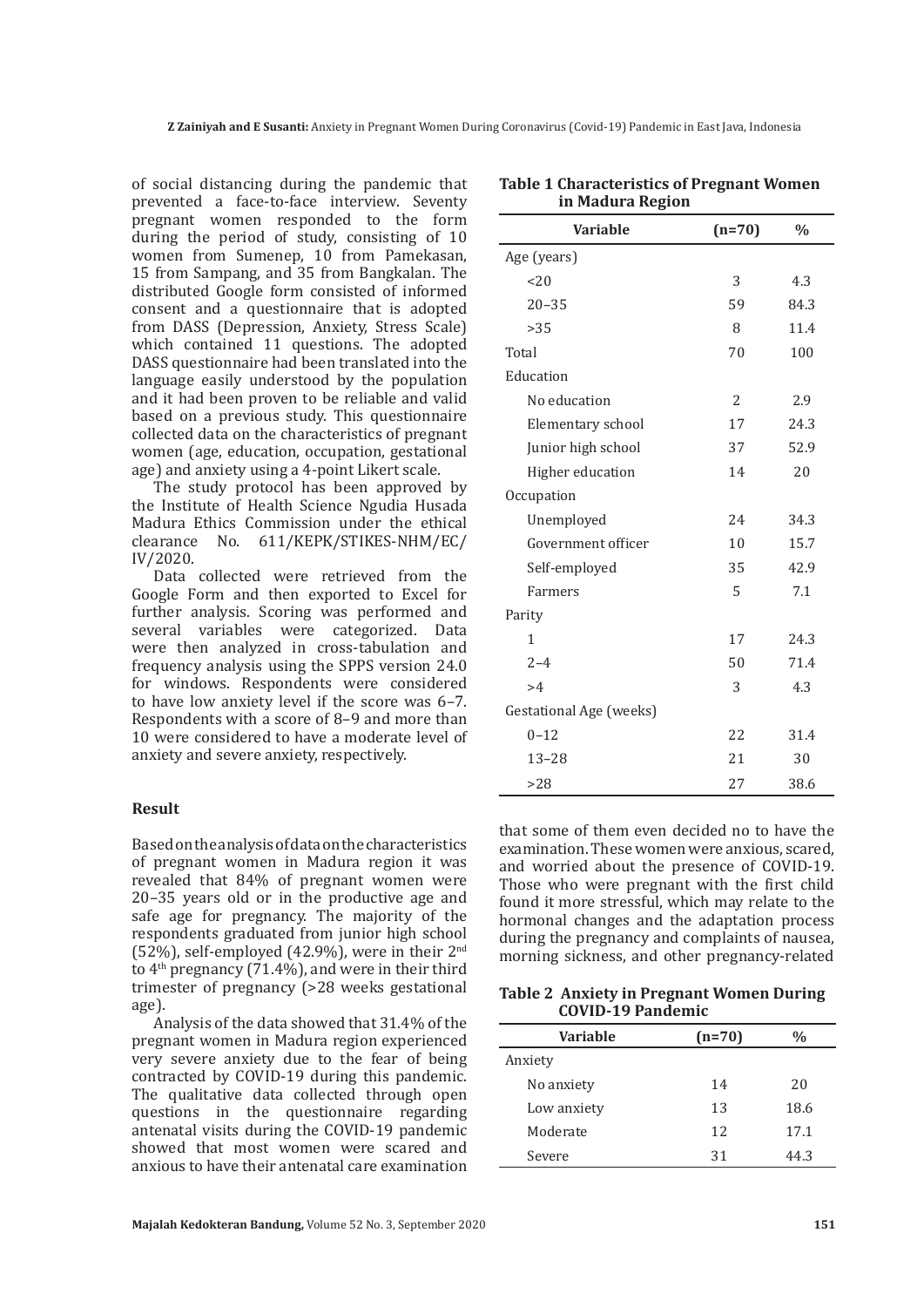complaints that had never been experienced before, thus already create anxiety even before they learned about the presence of the pandemic.

# **Discussion**

Based on the analysis in this study, most pregnant women experienced severe anxiety due to the presence coronavirus pandemic (44.3%). A report from the World Health Organization stated that about 10% of pregnant women experience a mental disorder, primarily depression. In developing countries, the prevalence is even higher, reaching 15.6% during pregnancy and 19.8% after childbirth. Something unexpected or unknown will make this anxiety heightened. This anxiety is contributed, in part, by the physiological changes in trimesters 1, 2, and 3 triggered by the hormonal changes experienced by pregnant women, which sill cause emotional changes and mood swings.11

Husband and family support is needed during pregnancy. Social support can buffer the effects of prenatal stress and has been shown to mitigate the impacts of prenatal anxiety and depression symptoms on maternal and infant stress response systems. Physical activity is also associated with reduced depressive and anxiety symptoms in pregnant women. Excessive anxiety in pregnant women might cause pathological anxiety that may lead to complications for the mother and the fetus. The presence of this coronavirus pandemic increases the anxiety and triggers excessive fear among pregnant women due to the lack of knowledge and exposure to misinformation or disinformation regarding the pandemic.10,12

Pregnant women who often have such anxiety and fear will have their work of the sympathetic nervous system increases. The sympathetic nervous system releases hormones into the bloodstream to prepare the body for emergencies. The autonomic nervous system then activates the adrenal glands which affect the system on the hormone epinephrine and increases adrenaline. The increased in adrenaline will cause biochemical dysregulations of the body, resulting in physical tension in the pregnant woman and increasing the overall emotional intensity.11 Previous studies have shown that when pregnant women experience psychological stress such as depression, anxiety, and/or stress during pregnancy, the risk of premature birth will increase and the familial bonds/attachment between mother and child will be hampered. This

also causes post-partum psychological disorders and infant growth disorders that manifest in low birth weight.<sup>13,14</sup>

A study by Durankus<sup>4</sup> illustrated the effects of the COVID-19 pandemic on depression and increased anxiety levels in pregnant women. The findings of this study have emphasized the urgent need for counseling and assistance for pregnant women to prevent adverse effects of anxiety and depression that will eventually affect the mother and fetus. The emotional expressions of stress in pregnant women includes mood swings that can be used as a sign that the woman needs counseling and assistance.15

Counseling and distribution of correct information on coronavirus or COVID-19 to pregnant women can be done by the midwife who attends these women, both through home visit or by creating a WhatsApp group to provide information and support regarding pregnancy and to reduce excessive anxiety which will have fatal consequences for the mother and her fetus.

This study has a limitation as it only used Google form to collect data, meaning that there is no control from the researcher on how the respondents filled out the data. The number of pregnant women participating in this study was also small (n=70) because some pregnant women could be reached through this method due to the fact that they do not use smartphone or have WhatsApp application installed.

In conclusion, a quite high percentage of pregnant women in the Madura experiences severe anxiety in the presence of the COVID-19 pandemic (31.4%). Counseling and distribution of correct information on the pandemic to pregnant women is mandatory and can be done through home visits by midwives or through creating a WhatsApp group managed by the midwife. This is necessary to check on the pregnancy condition and reduce excessive anxiety which will have fatal consequences for the mother and her fetus. Pregnant women should not visit health care facilities to have examination with the midwife except in emergencies such as bleeding, rupture of membranes, seizures, and signs of childbirth. When it is unavoidable that they should have examination, they must pay attention to the COVID-19 prevention protocol by wearing a mask/face shield, washing hands or using a hand sanitizer. It is also recommended that pregnant women should do light exercise or pregnancy exercise at home. Further studies with a larger sample size should be conducted to better understand anxiety among pregnant women amid the COVID-19 pandemic.